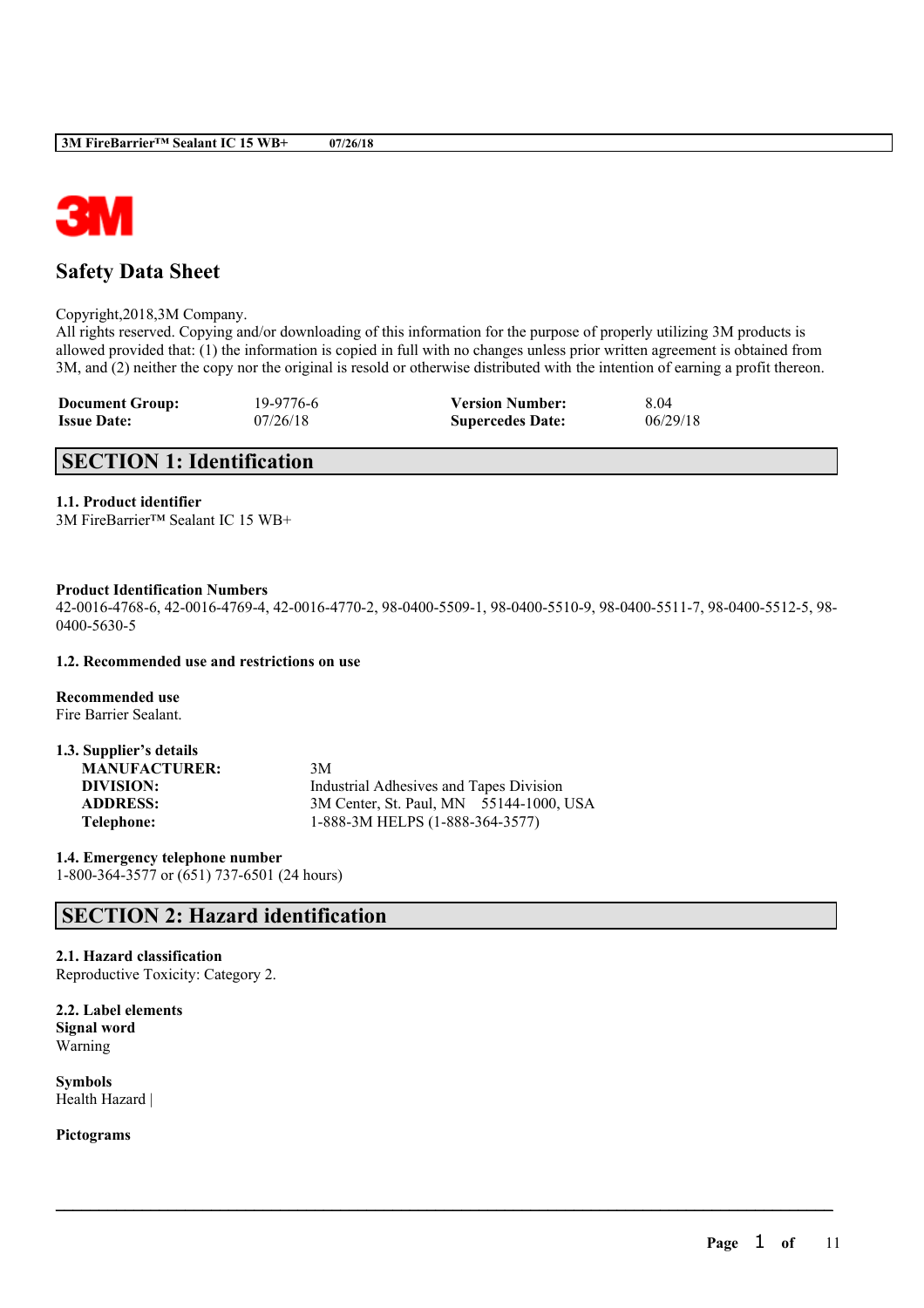

**Hazard Statements** Suspected of damaging fertility or the unborn child.

**Precautionary Statements General:** Keep out of reach of children.

#### **Prevention:**

Obtain special instructions before use. Do not handle until all safety precautions have been read and understood. Wear protective gloves.

#### **Response:**

IF exposed or concerned: Get medical advice/attention.

**Storage:**

Store locked up.

### **Disposal:**

Dispose of contents/container in accordance with applicable local/regional/national/international regulations.

# **SECTION 3: Composition/information on ingredients**

| Ingredient                          | <b>C.A.S. No.</b> | $%$ by Wt                   |
|-------------------------------------|-------------------|-----------------------------|
| Calcium Carbonate                   | 1317-65-3         | 30 - 60 Trade Secret *      |
| Water                               | 7732-18-5         | 10 - 30 Trade Secret *      |
| Polymer NJTS Reg. No. 04499600-7314 | Trade Secret*     | 10 - 30 Trade Secret *      |
| Zinc Borate 2335                    | 138265-88-0       | 3 - 7 Trade Secret *        |
| Sodium Silicate                     | 1344-09-8         | 3 - 7 Trade Secret *        |
| 2-Aminoisobutanol                   | 124-68-5          | $< 0.5$ Trade Secret $*$    |
| Quartz Silica                       | 14808-60-7        | $\leq 0.5$ Trade Secret $*$ |

NJTS or NJTSRN: New Jersey Trade Secret Registry Number.

\*The specific chemical identity and/or exact percentage (concentration) of this composition has been withheld as a trade secret.

 $\mathcal{L}_\mathcal{L} = \mathcal{L}_\mathcal{L} = \mathcal{L}_\mathcal{L} = \mathcal{L}_\mathcal{L} = \mathcal{L}_\mathcal{L} = \mathcal{L}_\mathcal{L} = \mathcal{L}_\mathcal{L} = \mathcal{L}_\mathcal{L} = \mathcal{L}_\mathcal{L} = \mathcal{L}_\mathcal{L} = \mathcal{L}_\mathcal{L} = \mathcal{L}_\mathcal{L} = \mathcal{L}_\mathcal{L} = \mathcal{L}_\mathcal{L} = \mathcal{L}_\mathcal{L} = \mathcal{L}_\mathcal{L} = \mathcal{L}_\mathcal{L}$ 

# **SECTION 4: First aid measures**

#### **4.1. Description of first aid measures**

#### **Inhalation:**

Remove person to fresh air. If you feel unwell, get medical attention.

#### **Skin Contact:**

Wash with soap and water. If you are concerned, get medical advice.

#### **Eye Contact:**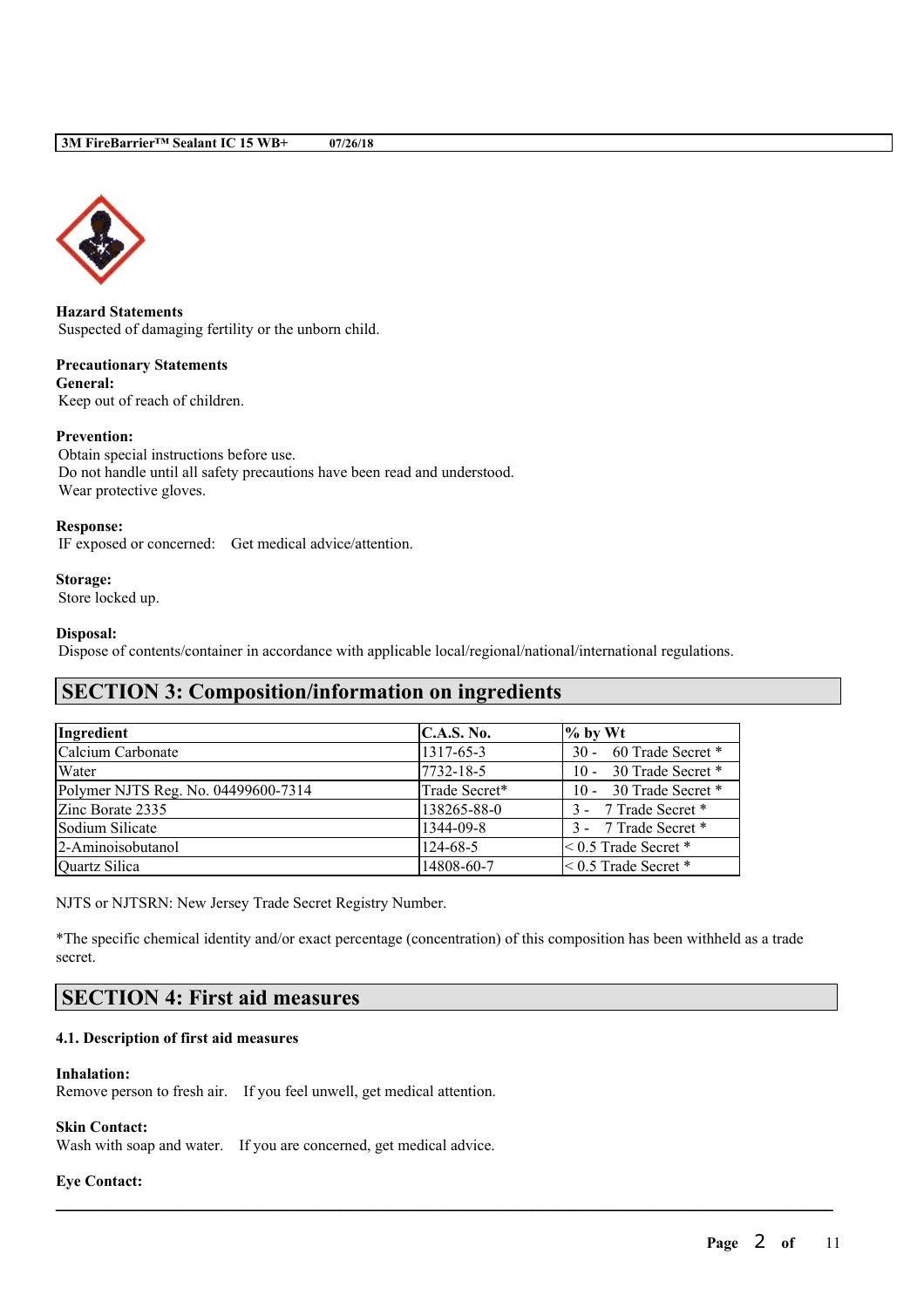Flush with large amounts of water. Remove contact lenses if easy to do. Continue rinsing. If signs/symptoms persist, get medical attention.

#### **If Swallowed:**

Rinse mouth. If you feel unwell, get medical attention.

#### **4.2. Most important symptoms and effects, both acute and delayed**

See Section 11.1. Information on toxicological effects.

#### **4.3. Indication of any immediate medical attention and special treatment required** Not applicable

### **SECTION 5: Fire-fighting measures**

#### **5.1. Suitable extinguishing media**

In case of fire: Use a fire fighting agent suitable for ordinary combustible material such as water or foam to extinguish.

### **5.2. Special hazards arising from the substance or mixture**

None inherent in this product.

#### **Hazardous Decomposition or By-Products**

**Substance Condition**

**Carbon monoxide** During Combustion Carbon dioxide During Combustion

#### **5.3. Special protective actions for fire-fighters**

Wear full protective clothing, including helmet, self-contained, positive pressure or pressure demand breathing apparatus, bunker coat and pants, bands around arms, waist and legs, face mask, and protective covering for exposed areas of the head.

# **SECTION 6: Accidental release measures**

#### **6.1. Personal precautions, protective equipment and emergency procedures**

Evacuate area. Ventilate the area with fresh air. For large spill, or spills in confined spaces, provide mechanical ventilation to disperse or exhaust vapors, in accordance with good industrial hygiene practice. Refer to other sections of this SDS for information regarding physical and health hazards, respiratory protection, ventilation, and personal protective equipment.

#### **6.2. Environmental precautions**

Avoid release to the environment.

#### **6.3. Methods and material for containment and cleaning up**

Collect as much of the spilled material as possible. Place in a closed container approved for transportation by appropriate authorities. Clean up residue. Seal the container. Dispose of collected material as soon as possible in accordance with applicable local/regional/national/international regulations.

# **SECTION 7: Handling and storage**

#### **7.1. Precautions for safe handling**

Keep out of reach of children. Do not handle until all safety precautions have been read and understood. Avoid breathing dust/fume/gas/mist/vapors/spray. Do not get in eyes, on skin, or on clothing. Do not eat, drink or smoke when using this product. Wash thoroughly after handling. Avoid release to the environment. Use personal protective equipment (gloves, respirators, etc.) as required.

 $\mathcal{L}_\mathcal{L} = \mathcal{L}_\mathcal{L} = \mathcal{L}_\mathcal{L} = \mathcal{L}_\mathcal{L} = \mathcal{L}_\mathcal{L} = \mathcal{L}_\mathcal{L} = \mathcal{L}_\mathcal{L} = \mathcal{L}_\mathcal{L} = \mathcal{L}_\mathcal{L} = \mathcal{L}_\mathcal{L} = \mathcal{L}_\mathcal{L} = \mathcal{L}_\mathcal{L} = \mathcal{L}_\mathcal{L} = \mathcal{L}_\mathcal{L} = \mathcal{L}_\mathcal{L} = \mathcal{L}_\mathcal{L} = \mathcal{L}_\mathcal{L}$ 

#### **7.2. Conditions for safe storage including any incompatibilities**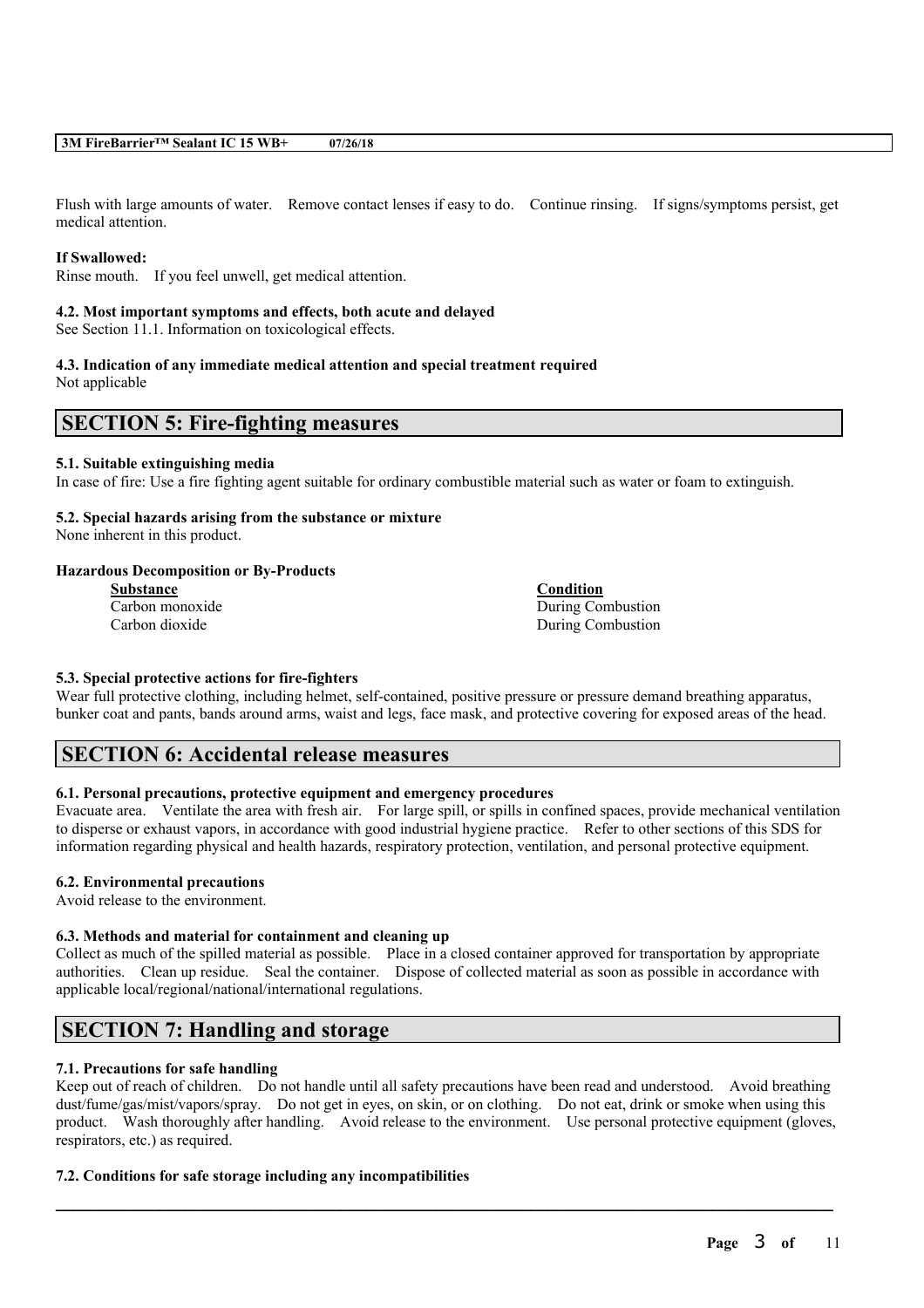No special storage requirements.

# **SECTION 8: Exposure controls/personal protection**

#### **8.1. Control parameters**

#### **Occupational exposure limits**

If a component is disclosed in section 3 but does not appear in the table below, an occupational exposure limit is not available for the component.

| Ingredient        | <b>C.A.S. No.</b> | Agency       | Limit type                         | <b>Additional Comments</b> |
|-------------------|-------------------|--------------|------------------------------------|----------------------------|
| Calcium Carbonate | 1317-65-3         | <b>OSHA</b>  | TWA(as total dust):15              |                            |
|                   |                   |              | mg/m3;TWA(respirable               |                            |
|                   |                   |              | $frac{1}{2}$ fraction: 5 mg/m3     |                            |
| Quartz Silica     | 14808-60-7        | <b>ACGIH</b> | TWA(respirable                     | A2: Suspected human        |
|                   |                   |              | $frac{1}{2}$ fraction):0.025 mg/m3 | carcin.                    |
| Quartz Silica     | 14808-60-7        | <b>OSHA</b>  | TWA Table Z-                       |                            |
|                   |                   |              | $1$ (respirable): $0.05$           |                            |
|                   |                   |              | mg/m3;TWA Table Z-                 |                            |
|                   |                   |              | $3$ (respirable):0.1 mg/m3         |                            |

ACGIH : American Conference of Governmental Industrial Hygienists

AIHA : American Industrial Hygiene Association

CMRG : Chemical Manufacturer's Recommended Guidelines

OSHA : United States Department of Labor - Occupational Safety and Health Administration

TWA: Time-Weighted-Average

STEL: Short Term Exposure Limit

CEIL: Ceiling

#### **8.2. Exposure controls**

#### **8.2.1. Engineering controls**

Use general dilution ventilation and/or local exhaust ventilation to control airborne exposures to below relevant Exposure Limits and/or control dust/fume/gas/mist/vapors/spray. If ventilation is not adequate, use respiratory protection equipment.

#### **8.2.2. Personal protective equipment (PPE)**

#### **Eye/face protection**

None required.

#### **Skin/hand protection**

Select and use gloves and/or protective clothing approved to relevant local standards to prevent skin contact based on the results of an exposure assessment. Selection should be based on use factors such as exposure levels, concentration of the substance or mixture, frequency and duration, physical challenges such as temperature extremes, and other use conditions. Consult with your glove and/or protective clothing manufacturer for selection of appropriate compatible gloves/protective clothing.

Gloves made from the following material(s) are recommended: Nitrile Rubber

#### **Respiratory protection**

An exposure assessment may be needed to decide if a respirator is required. If a respirator is needed, use respirators as part of a full respiratory protection program. Based on the results of the exposure assessment, select from the following respirator type(s) to reduce inhalation exposure:

 $\mathcal{L}_\mathcal{L} = \mathcal{L}_\mathcal{L} = \mathcal{L}_\mathcal{L} = \mathcal{L}_\mathcal{L} = \mathcal{L}_\mathcal{L} = \mathcal{L}_\mathcal{L} = \mathcal{L}_\mathcal{L} = \mathcal{L}_\mathcal{L} = \mathcal{L}_\mathcal{L} = \mathcal{L}_\mathcal{L} = \mathcal{L}_\mathcal{L} = \mathcal{L}_\mathcal{L} = \mathcal{L}_\mathcal{L} = \mathcal{L}_\mathcal{L} = \mathcal{L}_\mathcal{L} = \mathcal{L}_\mathcal{L} = \mathcal{L}_\mathcal{L}$ 

Half facepiece or full facepiece air-purifying respirator suitable for organic vapors and particulates

For questions about suitability for a specific application, consult with your respirator manufacturer.

# **SECTION 9: Physical and chemical properties**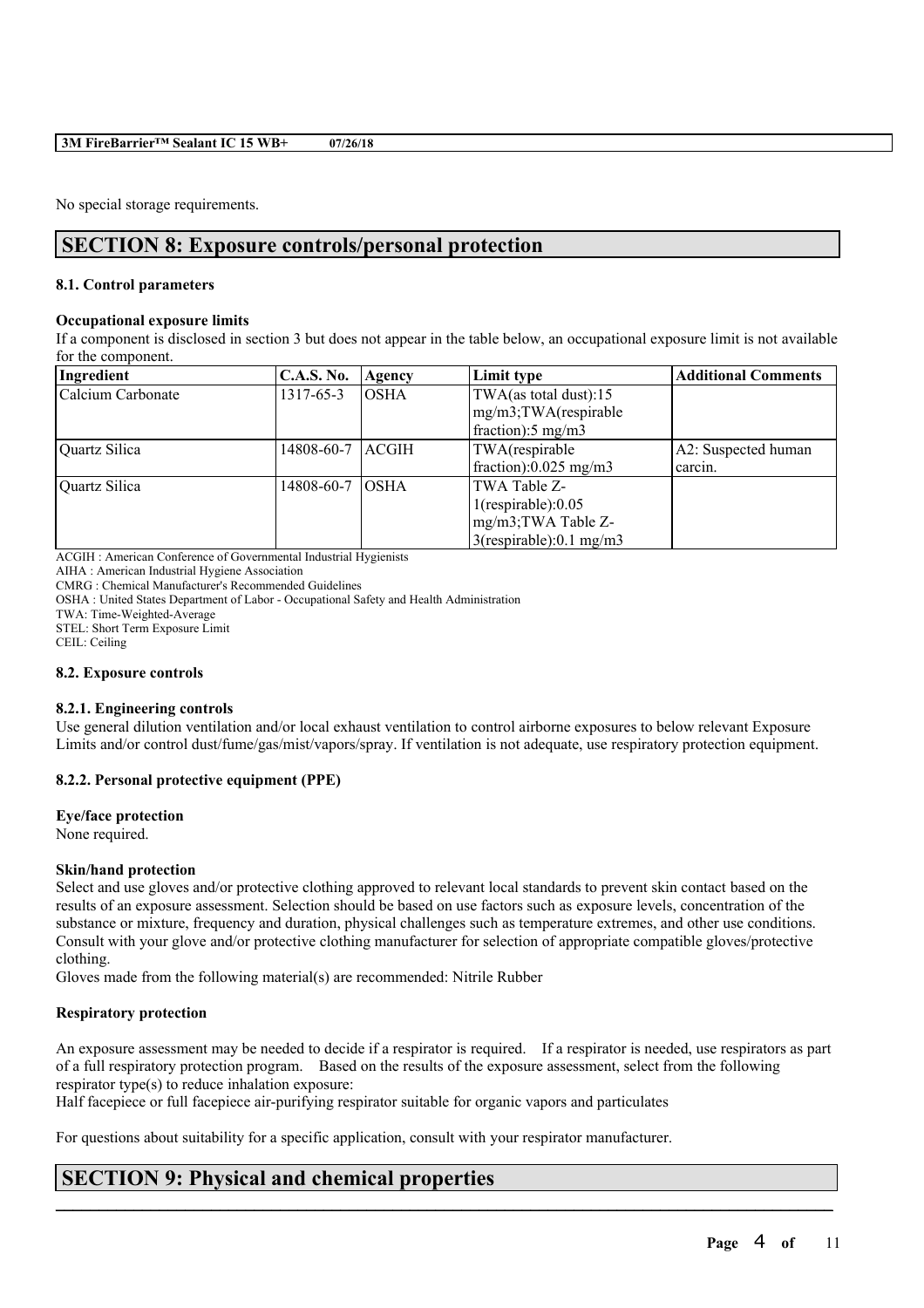| 9.1. Information on basic physical and chemical properties |                                                                |
|------------------------------------------------------------|----------------------------------------------------------------|
| <b>General Physical Form:</b>                              | Solid                                                          |
| <b>Specific Physical Form:</b>                             | Paste                                                          |
| Odor, Color, Grade:                                        | Light yellow viscous paste with a mild odor                    |
| <b>Odor threshold</b>                                      | No Data Available                                              |
| pН                                                         | $8 - 9$                                                        |
| <b>Melting point</b>                                       | No Data Available                                              |
| <b>Boiling Point</b>                                       | Not Applicable                                                 |
| <b>Flash Point</b>                                         | Flash point > 93 °C (200 °F)                                   |
| <b>Evaporation rate</b>                                    | No Data Available                                              |
| <b>Flammability (solid, gas)</b>                           | Not Classified                                                 |
| <b>Flammable Limits(LEL)</b>                               | Not Applicable                                                 |
| <b>Flammable Limits(UEL)</b>                               | Not Applicable                                                 |
| <b>Vapor Pressure</b>                                      | No Data Available                                              |
| <b>Vapor Density</b>                                       | No Data Available                                              |
| <b>Density</b>                                             | $1.4$ g/cm3                                                    |
| <b>Specific Gravity</b>                                    | 1.4 $[RefStd:WATER=1]$                                         |
| <b>Solubility in Water</b>                                 | Moderate                                                       |
| Solubility- non-water                                      | No Data Available                                              |
| Partition coefficient: n-octanol/water                     | No Data Available                                              |
| <b>Autoignition temperature</b>                            | No Data Available                                              |
| <b>Decomposition temperature</b>                           | No Data Available                                              |
| <b>Viscosity</b>                                           | No Data Available                                              |
| Molecular weight                                           | No Data Available                                              |
| <b>Volatile Organic Compounds</b>                          | <= 20 % weight [ <i>Test Method:</i> tested per EPA method 24] |
| VOC Less H2O & Exempt Solvents                             | <= 4 g/l [Test Method: tested per EPA method 24]               |
|                                                            |                                                                |

# **SECTION 10: Stability and reactivity**

#### **10.1. Reactivity**

This material is considered to be non reactive under normal use conditions.

#### **10.2. Chemical stability**

Stable.

#### **10.3. Possibility of hazardous reactions**

Hazardous polymerization will not occur.

#### **10.4. Conditions to avoid**

None known.

# **10.5. Incompatible materials**

None known.

### **10.6. Hazardous decomposition products**

None known.

**Substance Condition** 

 $\mathcal{L}_\mathcal{L} = \mathcal{L}_\mathcal{L} = \mathcal{L}_\mathcal{L} = \mathcal{L}_\mathcal{L} = \mathcal{L}_\mathcal{L} = \mathcal{L}_\mathcal{L} = \mathcal{L}_\mathcal{L} = \mathcal{L}_\mathcal{L} = \mathcal{L}_\mathcal{L} = \mathcal{L}_\mathcal{L} = \mathcal{L}_\mathcal{L} = \mathcal{L}_\mathcal{L} = \mathcal{L}_\mathcal{L} = \mathcal{L}_\mathcal{L} = \mathcal{L}_\mathcal{L} = \mathcal{L}_\mathcal{L} = \mathcal{L}_\mathcal{L}$ 

Refer to section 5.2 for hazardous decomposition products during combustion.

# **SECTION 11: Toxicological information**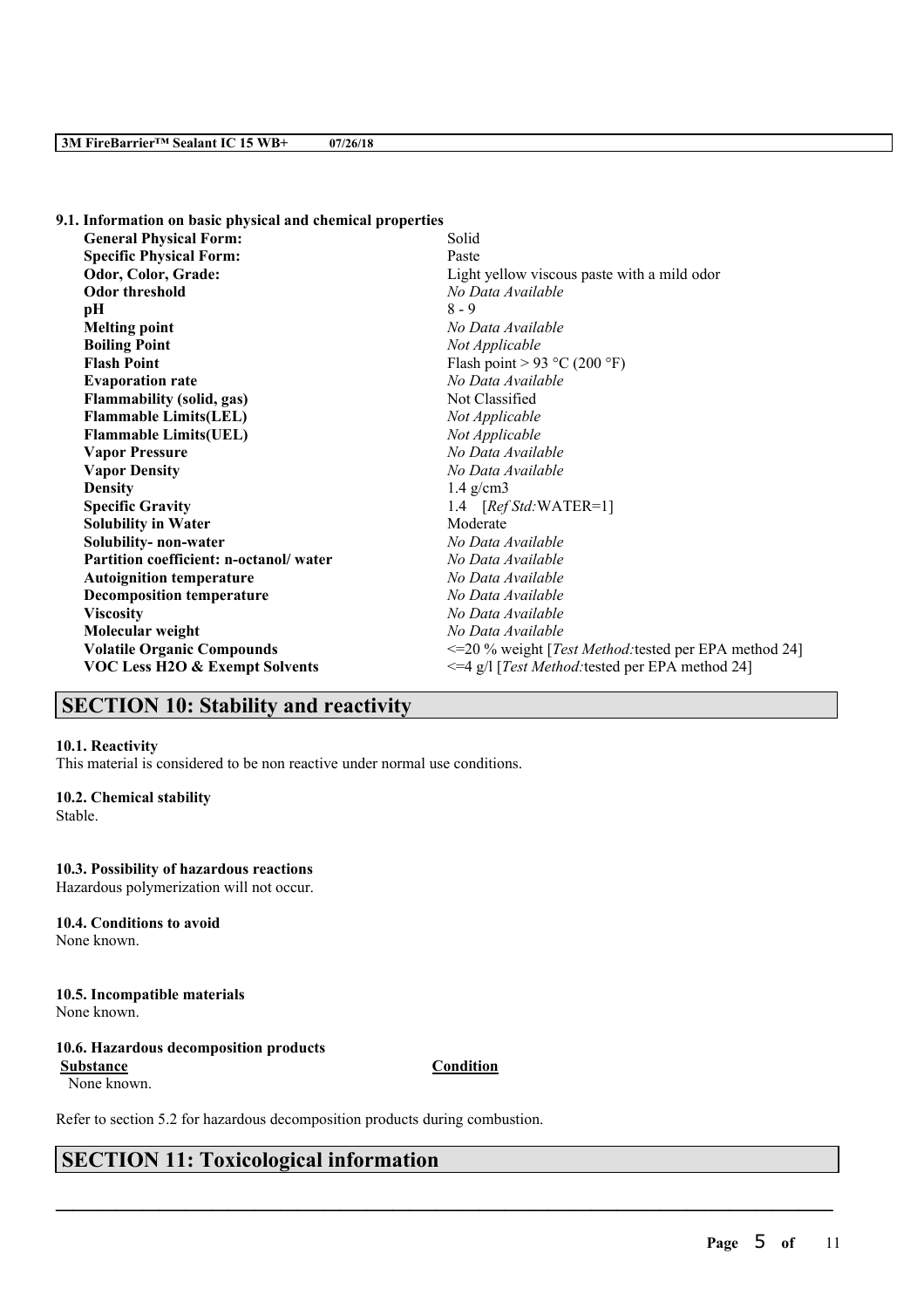The information below may not be consistent with the material classification in Section 2 if specific ingredient **classifications are mandated by a competent authority. In addition, toxicological data on ingredients may not be** reflected in the material classification and/or the signs and symptoms of exposure, because an ingredient may be present below the threshold for labeling, an ingredient may not be available for exposure, or the data may not be **relevant to the material as a whole.**

#### **11.1. Information on Toxicological effects**

#### **Signs and Symptoms of Exposure**

#### Based on test data and/or information on the components, this material may produce the following health effects:

#### **Inhalation:**

Respiratory Tract Irritation: Signs/symptoms may include cough, sneezing, nasal discharge, headache, hoarseness, and nose and throat pain.

May cause additional health effects (see below).

#### **Skin Contact:**

Contact with the skin during product use is not expected to result in significant irritation.

#### **Eye Contact:**

Contact with the eyes during product use is not expected to result in significant irritation.

#### **Ingestion:**

Gastrointestinal Irritation: Signs/symptoms may include abdominal pain, stomach upset, nausea, vomiting and diarrhea.

May cause additional health effects (see below).

### **Additional Health Effects:**

#### **Reproductive/Developmental Toxicity:**

Contains a chemical or chemicals which can cause birth defects or other reproductive harm.

#### **Carcinogenicity:**

| Ingredient                              | 'AS No.          | <b>Class Description</b>                    | Regulation                                      |
|-----------------------------------------|------------------|---------------------------------------------|-------------------------------------------------|
| <b>SILICA</b><br><b>AIRRESP</b><br>CRYS | $14808 - 60 - 7$ | IKnown human carcinogen                     | National<br>/ Program Carcinogens<br>Toxicology |
| $\sim$ $\sim$<br>Quartz Silica          | - 4808-60، 1     | <sup>I</sup> Grp.<br>Carcinogenic to humans | Unternational.<br>Agency for Research on Cancer |

#### **Toxicological Data**

If a component is disclosed in section 3 but does not appear in a table below, either no data are available for that endpoint or the data are not sufficient for classification.

#### **Acute Toxicity**

| Name                                | Route       | <b>Species</b> | Value                                             |
|-------------------------------------|-------------|----------------|---------------------------------------------------|
| Overall product                     | Ingestion   |                | No data available; calculated $ATE > 5,000$ mg/kg |
| Calcium Carbonate                   | Dermal      | Rat            | $LD50 > 2,000$ mg/kg                              |
| Calcium Carbonate                   | Inhalation- | Rat            | $LC50$ 3 mg/l                                     |
|                                     | Dust/Mist   |                |                                                   |
|                                     | (4 hours)   |                |                                                   |
| Calcium Carbonate                   | Ingestion   | Rat            | LD50 $6,450 \text{ mg/kg}$                        |
| Polymer NJTS Reg. No. 04499600-7314 | Dermal      |                | LD50 estimated to be $> 5,000$ mg/kg              |
| Polymer NJTS Reg. No. 04499600-7314 | Ingestion   | Rat            | $LD50 > 2,000$ mg/kg                              |
| Zinc Borate 2335                    | Dermal      | Rabbit         | $LD50 > 5,000$ mg/kg                              |
| Zinc Borate 2335                    | Inhalation- | Rat            | $LC50 > 4.95$ mg/l                                |
|                                     |             |                |                                                   |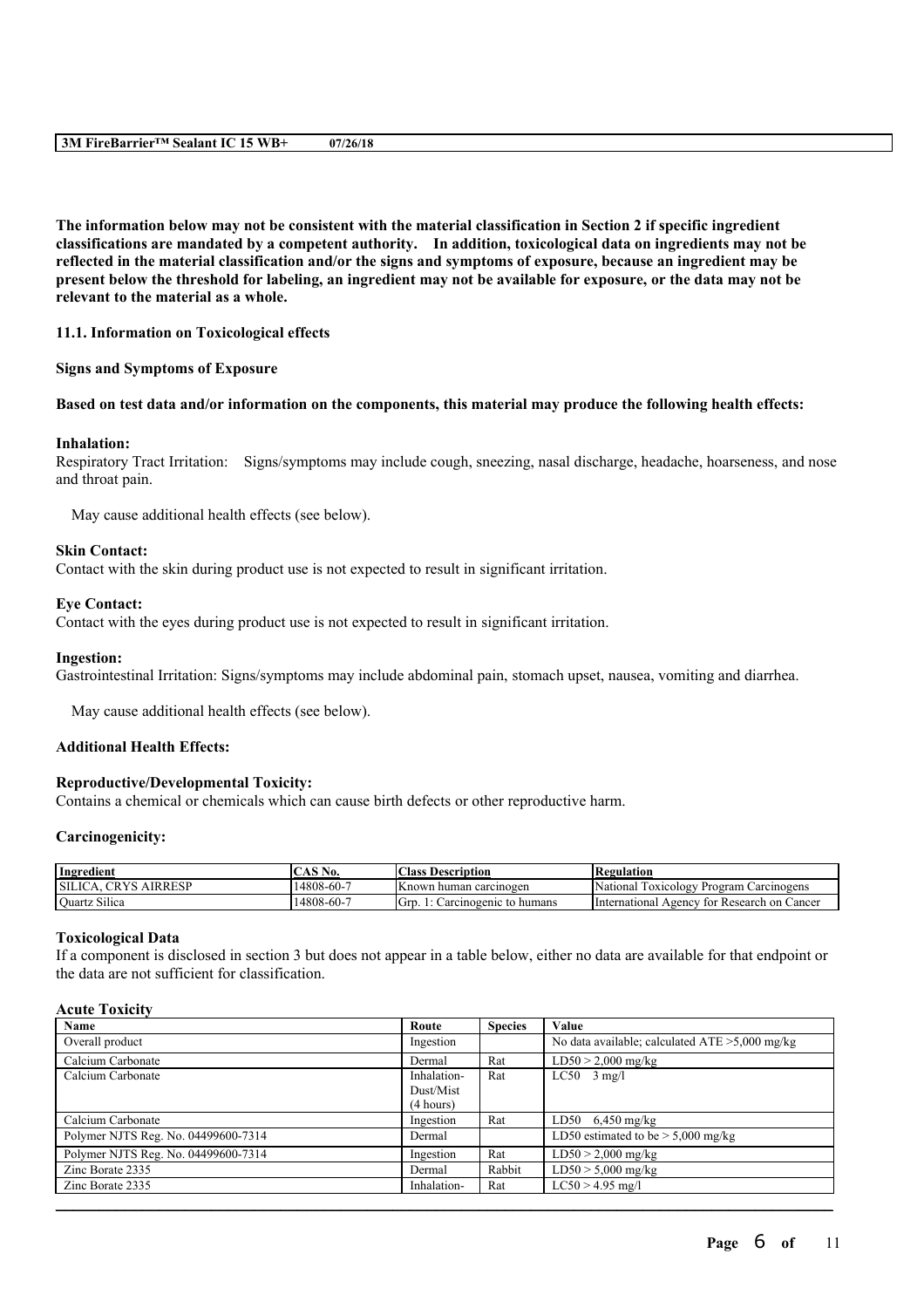|                      | Dust/Mist |        |                                      |
|----------------------|-----------|--------|--------------------------------------|
| Zinc Borate 2335     | Ingestion | Rat    | $LD50 > 5,000$ mg/kg                 |
| Sodium Silicate      | Dermal    | Rabbit | $LD50 > 4,640$ mg/kg                 |
| Sodium Silicate      | Ingestion | Rat    | $LD50$ 500 mg/kg                     |
| 2-Aminoisobutanol    | Dermal    | Rabbit | $LD50 > 2,000$ mg/kg                 |
| 2-Aminoisobutanol    | Ingestion | Rat    | LD50 $2,900$ mg/kg                   |
| <b>Ouartz Silica</b> | Dermal    |        | LD50 estimated to be $> 5,000$ mg/kg |
| <b>Ouartz Silica</b> | Ingestion |        | LD50 estimated to be $>$ 5,000 mg/kg |

 $\overline{ATE}$  = acute toxicity estimate

#### **Skin Corrosion/Irritation**

| Name                                | <b>Species</b> | Value                     |
|-------------------------------------|----------------|---------------------------|
|                                     |                |                           |
| Calcium Carbonate                   | Rabbit         | No significant irritation |
| Polymer NJTS Reg. No. 04499600-7314 | Rabbit         | Minimal irritation        |
| Zinc Borate 2335                    | Rabbit         | No significant irritation |
| Sodium Silicate                     | Rabbit         | Corrosive                 |
| 2-Aminoisobutanol                   | Rabbit         | Irritant                  |
| Quartz Silica                       | Professio      | No significant irritation |
|                                     | nal            |                           |
|                                     | judgeme        |                           |
|                                     | nt             |                           |

### **Serious Eye Damage/Irritation**

| Name                                | <b>Species</b> | Value                     |
|-------------------------------------|----------------|---------------------------|
|                                     |                |                           |
| Calcium Carbonate                   | Rabbit         | No significant irritation |
| Polymer NJTS Reg. No. 04499600-7314 | Professio      | Mild irritant             |
|                                     | nal            |                           |
|                                     | judgeme        |                           |
|                                     | nt             |                           |
| Zinc Borate 2335                    | Rabbit         | Severe irritant           |
| Sodium Silicate                     | Rabbit         | Corrosive                 |
| 2-Aminoisobutanol                   | Rabbit         | Corrosive                 |

#### **Skin Sensitization**

| Name              | <b>Species</b> | Value          |
|-------------------|----------------|----------------|
| Zinc Borate 2335  | Guinea         | Not classified |
|                   | pig            |                |
| Sodium Silicate   | Mouse          | Not classified |
| 2-Aminoisobutanol | Guinea         | Not classified |
|                   | pig            |                |

### **Respiratory Sensitization**

For the component/components, either no data are currently available or the data are not sufficient for classification.

### **Germ Cell Mutagenicity**

| Name                 | Route    | Value                                          |
|----------------------|----------|------------------------------------------------|
|                      |          |                                                |
| Zinc Borate 2335     | In Vitro | Some positive data exist, but the data are not |
|                      |          | sufficient for classification                  |
| Sodium Silicate      | In Vitro | Not mutagenic                                  |
| Sodium Silicate      | In vivo  | Not mutagenic                                  |
| 2-Aminoisobutanol    | In Vitro | Not mutagenic                                  |
| 2-Aminoisobutanol    | In vivo  | Not mutagenic                                  |
| Quartz Silica        | In Vitro | Some positive data exist, but the data are not |
|                      |          | sufficient for classification                  |
| <b>Ouartz Silica</b> | In vivo  | Some positive data exist, but the data are not |
|                      |          | sufficient for classification                  |

 $\mathcal{L}_\mathcal{L} = \mathcal{L}_\mathcal{L} = \mathcal{L}_\mathcal{L} = \mathcal{L}_\mathcal{L} = \mathcal{L}_\mathcal{L} = \mathcal{L}_\mathcal{L} = \mathcal{L}_\mathcal{L} = \mathcal{L}_\mathcal{L} = \mathcal{L}_\mathcal{L} = \mathcal{L}_\mathcal{L} = \mathcal{L}_\mathcal{L} = \mathcal{L}_\mathcal{L} = \mathcal{L}_\mathcal{L} = \mathcal{L}_\mathcal{L} = \mathcal{L}_\mathcal{L} = \mathcal{L}_\mathcal{L} = \mathcal{L}_\mathcal{L}$ 

### **Carcinogenicity**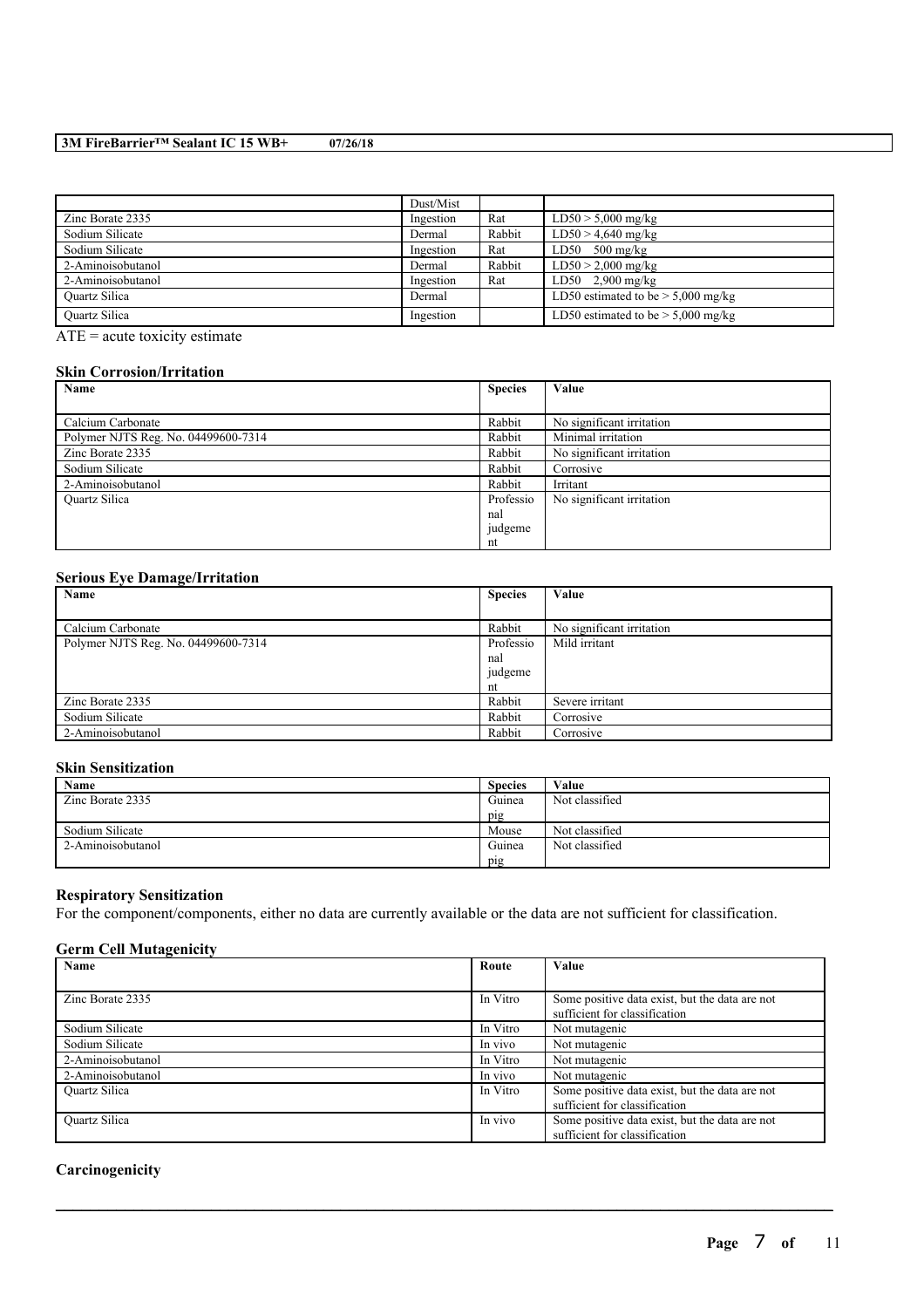| Name                 | Route      | <b>Species</b> | Value        |
|----------------------|------------|----------------|--------------|
| <b>Ouartz Silica</b> | Inhalation | Human          | Carcinogenic |
|                      |            | and            |              |
|                      |            | anımal         |              |

### **Reproductive Toxicity**

### **Reproductive and/or Developmental Effects**

| Name              | Route     | Value                                  | <b>Species</b> | <b>Test Result</b> | <b>Exposure</b> |
|-------------------|-----------|----------------------------------------|----------------|--------------------|-----------------|
|                   |           |                                        |                |                    | <b>Duration</b> |
| Calcium Carbonate | Ingestion | Not classified for development         | Rat            | <b>NOAEL 625</b>   | premating $\&$  |
|                   |           |                                        |                | mg/kg/day          | during          |
|                   |           |                                        |                |                    | gestation       |
| Zinc Borate 2335  | Ingestion | Toxic to male reproduction             | Rat            | <b>NOAEL 100</b>   | 92 days         |
|                   |           |                                        |                | mg/kg/day          |                 |
| Zinc Borate 2335  | Ingestion | Toxic to development                   | Rat            | LOAEL 100          | during          |
|                   |           |                                        |                | mg/kg/day          | gestation       |
| Sodium Silicate   | Ingestion | Not classified for development         | Mouse          | <b>NOAEL 200</b>   | during          |
|                   |           |                                        |                | mg/kg/day          | gestation       |
| 2-Aminoisobutanol | Ingestion | Not classified for female reproduction | Rat            | <b>NOAEL 1,000</b> | premating       |
|                   |           |                                        |                | mg/kg/day          | into lactation  |
| 2-Aminoisobutanol | Ingestion | Not classified for male reproduction   | Rat            | <b>NOAEL 1,000</b> | 37 days         |
|                   |           |                                        |                | mg/kg/day          |                 |
| 2-Aminoisobutanol | Dermal    | Not classified for development         | Rat            | <b>NOAEL 300</b>   | during          |
|                   |           |                                        |                | mg/kg/day          | gestation       |
| 2-Aminoisobutanol | Ingestion | Toxic to development                   | Rat            | <b>NOAEL 100</b>   | premating       |
|                   |           |                                        |                | mg/kg/day          | into lactation  |

## **Target Organ(s)**

# **Specific Target Organ Toxicity - single exposure**

| Name              | Route      | <b>Target Organ(s)</b> | Value                             | <b>Species</b> | <b>Test Result</b>   | <b>Exposure</b> |
|-------------------|------------|------------------------|-----------------------------------|----------------|----------------------|-----------------|
|                   |            |                        |                                   |                |                      | <b>Duration</b> |
| Calcium Carbonate | Inhalation | respiratory system     | Not classified                    | Rat            | NOAEL                | 90 minutes      |
|                   |            |                        |                                   |                | $0.812 \text{ mg/l}$ |                 |
| Zinc Borate 2335  | Inhalation | respiratory irritation | Some positive data exist, but the | similar        | <b>NOAEL Not</b>     |                 |
|                   |            |                        | data are not sufficient for       | health         | available            |                 |
|                   |            |                        | classification                    | hazards        |                      |                 |
| Sodium Silicate   | Inhalation | respiratory irritation | May cause respiratory irritation  | official       | <b>NOAEL Not</b>     |                 |
|                   |            |                        |                                   | classifica     | available            |                 |
|                   |            |                        |                                   | tion           |                      |                 |
| 2-Aminoisobutanol | Inhalation | respiratory irritation | Some positive data exist, but the | Mouse          | <b>NOAEL Not</b>     |                 |
|                   |            |                        | data are not sufficient for       |                | available            |                 |
|                   |            |                        | classification                    |                |                      |                 |

### **Specific Target Organ Toxicity - repeated exposure**

| Name              | Route      | <b>Target Organ(s)</b>                                                                                                                                  | Value          | <b>Species</b> | <b>Test Result</b>            | <b>Exposure</b><br><b>Duration</b> |
|-------------------|------------|---------------------------------------------------------------------------------------------------------------------------------------------------------|----------------|----------------|-------------------------------|------------------------------------|
| Calcium Carbonate | Inhalation | respiratory system                                                                                                                                      | Not classified | Human          | <b>NOAEL Not</b><br>available | occupational<br>exposure           |
| Zinc Borate 2335  | Inhalation | immune system<br>respiratory system  <br>heart   endocrine<br>system<br>hematopoietic<br>system   liver  <br>nervous system<br>kidney and/or<br>bladder | Not classified | Rat            | <b>NOAEL 0.15</b><br>mg/l     | 2 weeks                            |
| Zinc Borate 2335  | Ingestion  | endocrine system  <br>liver   kidney and/or<br>bladder   heart   skin<br>bone, teeth, nails,<br>and/or hair<br>hematopoietic                            | Not classified | Rat            | NOAEL 375<br>mg/kg/day        | 92 days                            |

 $\mathcal{L}_\mathcal{L} = \mathcal{L}_\mathcal{L} = \mathcal{L}_\mathcal{L} = \mathcal{L}_\mathcal{L} = \mathcal{L}_\mathcal{L} = \mathcal{L}_\mathcal{L} = \mathcal{L}_\mathcal{L} = \mathcal{L}_\mathcal{L} = \mathcal{L}_\mathcal{L} = \mathcal{L}_\mathcal{L} = \mathcal{L}_\mathcal{L} = \mathcal{L}_\mathcal{L} = \mathcal{L}_\mathcal{L} = \mathcal{L}_\mathcal{L} = \mathcal{L}_\mathcal{L} = \mathcal{L}_\mathcal{L} = \mathcal{L}_\mathcal{L}$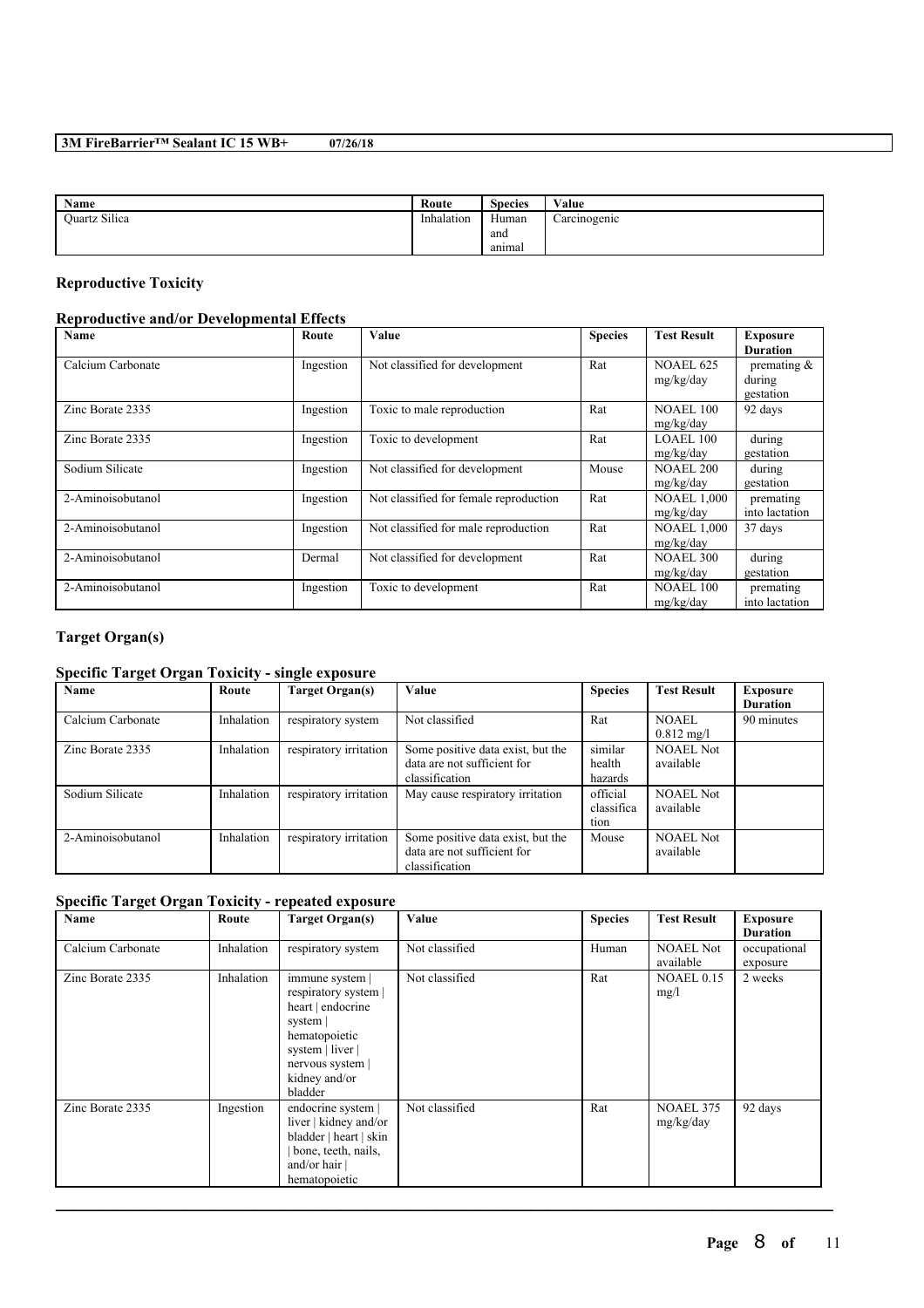|                      |            | system   immune<br>system   nervous<br>system   eyes  <br>respiratory system  <br>vascular system |                                                                                    |       |                                    |                          |
|----------------------|------------|---------------------------------------------------------------------------------------------------|------------------------------------------------------------------------------------|-------|------------------------------------|--------------------------|
| Sodium Silicate      | Ingestion  | kidney and/or<br>bladder                                                                          | Some positive data exist, but the<br>data are not sufficient for<br>classification | Dog   | LOAEL<br>2,400<br>mg/kg/day        | 4 weeks                  |
| Sodium Silicate      | Ingestion  | endocrine system  <br>blood                                                                       | Not classified                                                                     | Rat   | <b>NOAEL 804</b><br>mg/kg/day      | 3 months                 |
| Sodium Silicate      | Ingestion  | heart   liver                                                                                     | Not classified                                                                     | Rat   | <b>NOAEL</b><br>1,259<br>mg/kg/day | 8 weeks                  |
| 2-Aminoisobutanol    | Ingestion  | liver                                                                                             | Some positive data exist, but the<br>data are not sufficient for<br>classification | Rat   | NOAEL <sub>23</sub><br>mg/kg/day   | 90 days                  |
| 2-Aminoisobutanol    | Ingestion  | blood   eyes   kidney<br>and/or bladder                                                           | Not classified                                                                     | Dog   | <b>NOAEL 2.8</b><br>mg/kg/day      | 1 years                  |
| <b>Ouartz Silica</b> | Inhalation | silicosis                                                                                         | Causes damage to organs through<br>prolonged or repeated exposure                  | Human | <b>NOAEL Not</b><br>available      | occupational<br>exposure |

#### **Aspiration Hazard**

For the component/components, either no data are currently available or the data are not sufficient for classification.

Please contact the address or phone number listed on the first page of the SDS for additional toxicological information **on this material and/or its components.**

# **SECTION 12: Ecological information**

#### **Ecotoxicological information**

**Test Organism Test Type Result** Water flea, Daphnia magna 48 hours Aquatic Toxicity - Acute 27 mg/l Green algae, Pseudokirchneriella subcapitata 72 hours Aquatic Toxicity - Chronic 2.6 % weight

Please contact the address or phone number listed on the first page of the SDS for additional ecotoxicological information on this material and/or its components.

#### **Chemical fate information**

Please contact the address or phone number listed on the first page of the SDS for additional chemical fate information on this material and/or its components.

# **SECTION 13: Disposal considerations**

#### **13.1. Disposal methods**

Dispose of contents/ container in accordance with the local/regional/national/international regulations.

Dispose of waste product in a permitted industrial waste facility. As a disposal alternative, incinerate in a permitted waste incineration facility. Proper destruction may require the use of additional fuel during incineration processes. Empty drums/barrels/containers used for transporting and handling hazardous chemicals (chemical substances/mixtures/preparations classified as Hazardous as per applicable regulations) shall be considered, stored, treated  $\&$  disposed of as hazardous wastes unless otherwise defined by applicable waste regulations. Consult with the respective regulating authorities to determine the available treatment and disposal facilities.

 $\mathcal{L}_\mathcal{L} = \mathcal{L}_\mathcal{L} = \mathcal{L}_\mathcal{L} = \mathcal{L}_\mathcal{L} = \mathcal{L}_\mathcal{L} = \mathcal{L}_\mathcal{L} = \mathcal{L}_\mathcal{L} = \mathcal{L}_\mathcal{L} = \mathcal{L}_\mathcal{L} = \mathcal{L}_\mathcal{L} = \mathcal{L}_\mathcal{L} = \mathcal{L}_\mathcal{L} = \mathcal{L}_\mathcal{L} = \mathcal{L}_\mathcal{L} = \mathcal{L}_\mathcal{L} = \mathcal{L}_\mathcal{L} = \mathcal{L}_\mathcal{L}$ 

# **SECTION 14: Transport Information**

For Transport Information, please visit http://3M.com/Transportinfo or call 1-800-364-3577 or 651-737-6501.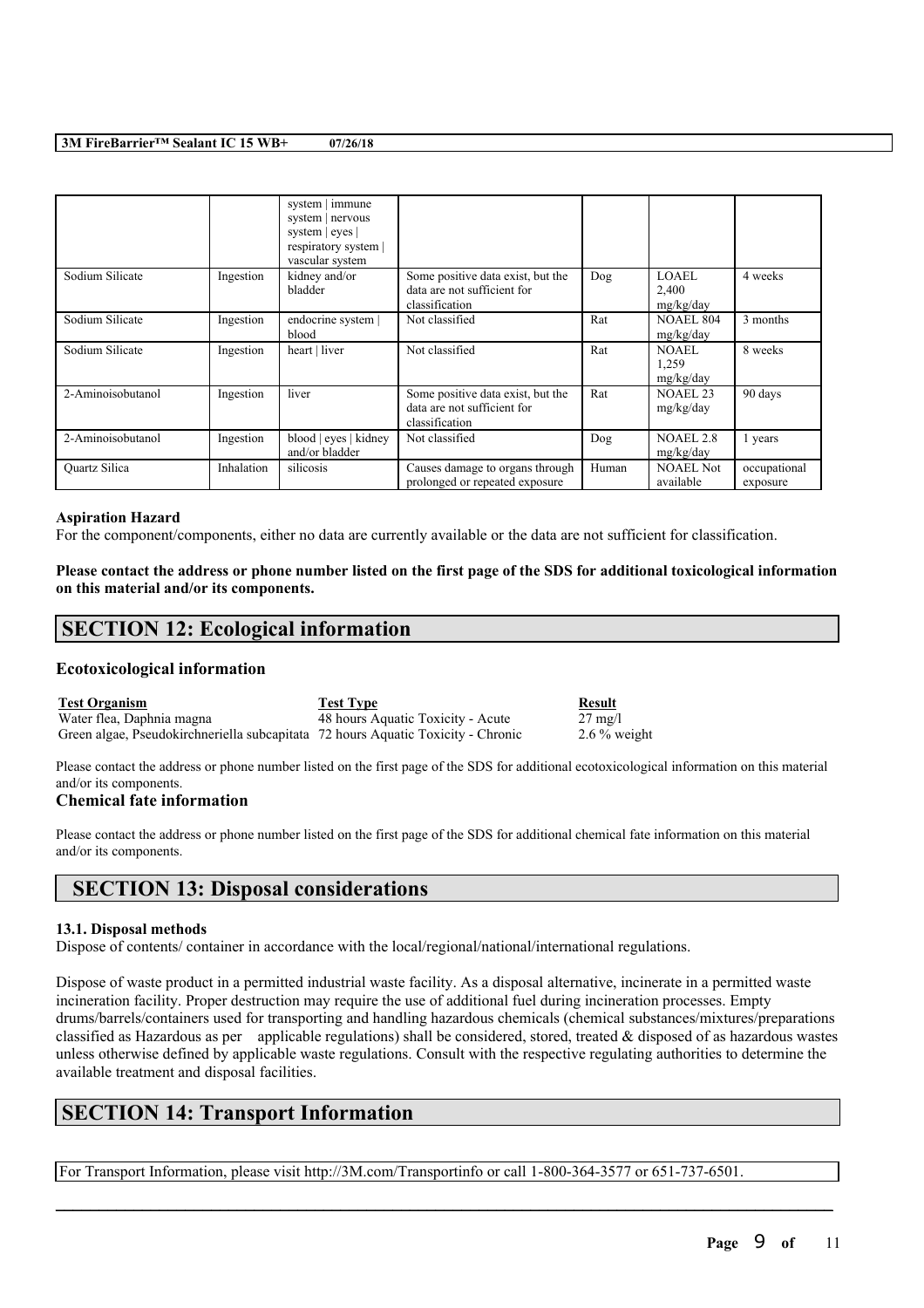# **SECTION 15: Regulatory information**

#### **15.1. US Federal Regulations**

Contact 3M for more information.

#### **EPCRA 311/312 Hazard Classifications:**

**Physical Hazards** Not applicable

**Health Hazards**

Reproductive toxicity

Section 313 Toxic Chemicals subject to the reporting requirements of that section and 40 CFR part 372 (EPCRA):

| Ingredient                        | C.A.S. No   | $\%$ by Wt |
|-----------------------------------|-------------|------------|
| Zinc Borate 2335 (ZINC COMPOUNDS) | 138265-88-0 | $3 - 7$    |

#### **15.2. State Regulations**

Contact 3M for more information.

#### **15.3. Chemical Inventories**

The components of this material are in compliance with the provisions of Australia National Industrial Chemical Notification and Assessment Scheme (NICNAS). Certain restrictions may apply. Contact the selling division for additional information.

The components of this product are in compliance with the new substance notification requirements of CEPA.

The components of this material are in compliance with the China "Measures on Environmental Management of New Chemical Substance". Certain restrictions may apply. Contact the selling division for additional information.

The components of this material are in compliance with the provisions of the Korean Toxic Chemical Control Law. Certain restrictions may apply. Contact the selling division for additional information.

The components of this product are in compliance with the chemical notification requirements of TSCA.

This product complies with the New Zealand Hazardous Substances and New Organisms Act (1996).

Contact 3M for more information.

#### **15.4. International Regulations**

Contact 3M for more information.

**This SDS has been prepared to meet the U.S. OSHA Hazard Communication Standard, 29 CFR 1910.1200.**

# **SECTION 16: Other information**

#### **NFPA Hazard Classification**

**Health:** 1 **Flammability:** 1 **Instability:** 0 **Special Hazards:** None

National Fire Protection Association (NFPA) hazard ratings are designed for use by emergency response personnel to address the hazards that are presented by short-term, acute exposure to a material under conditions of fire, spill, or similar emergencies. Hazard ratings are primarily based on the inherent physical and toxic properties of the material but also include

 $\mathcal{L}_\mathcal{L} = \mathcal{L}_\mathcal{L} = \mathcal{L}_\mathcal{L} = \mathcal{L}_\mathcal{L} = \mathcal{L}_\mathcal{L} = \mathcal{L}_\mathcal{L} = \mathcal{L}_\mathcal{L} = \mathcal{L}_\mathcal{L} = \mathcal{L}_\mathcal{L} = \mathcal{L}_\mathcal{L} = \mathcal{L}_\mathcal{L} = \mathcal{L}_\mathcal{L} = \mathcal{L}_\mathcal{L} = \mathcal{L}_\mathcal{L} = \mathcal{L}_\mathcal{L} = \mathcal{L}_\mathcal{L} = \mathcal{L}_\mathcal{L}$